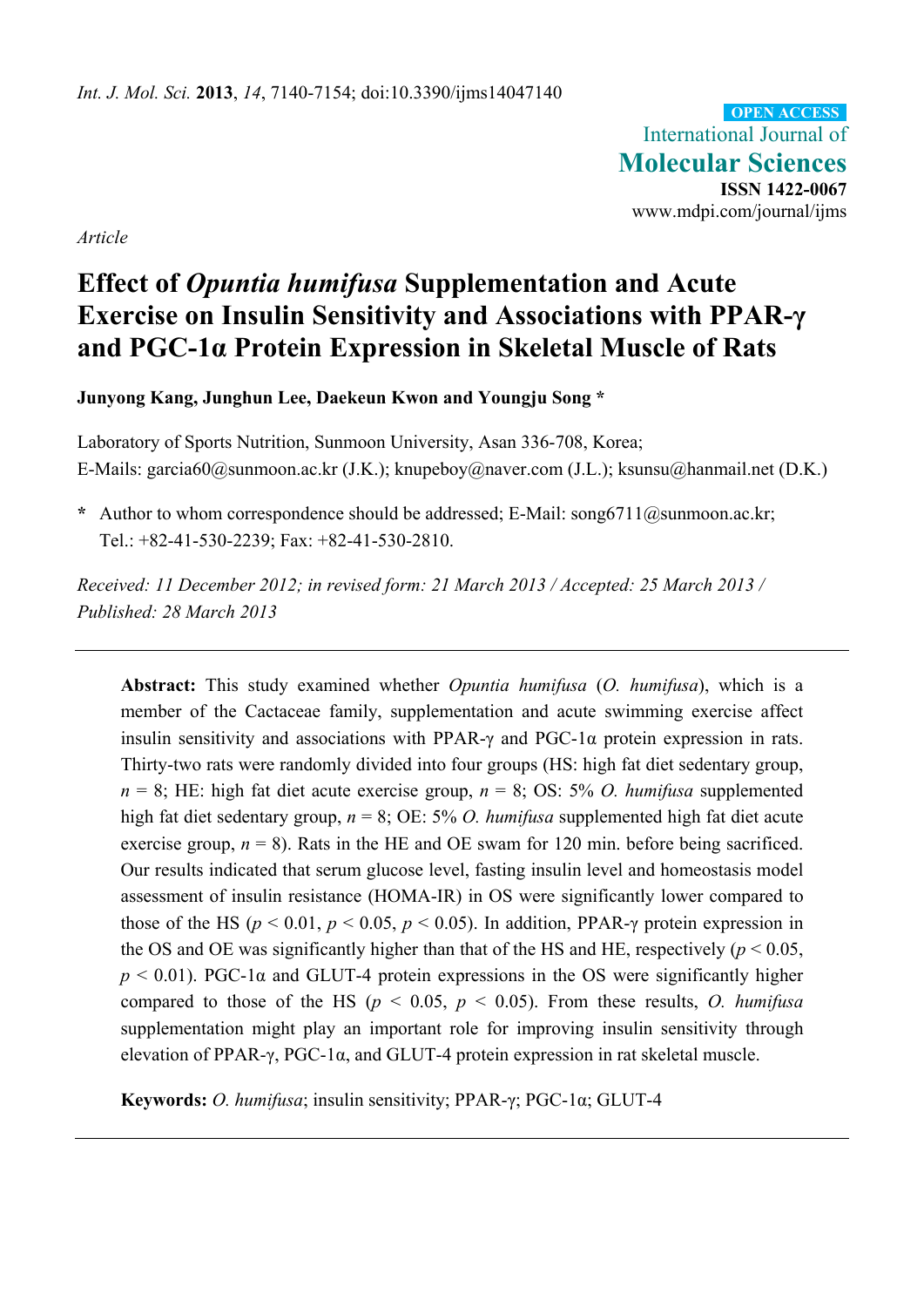## **1. Introduction**

Obesity is a serious health problem that increases the risk factors of various metabolic diseases such as type II diabetes (T2D). T2D is characterized by increased blood glucose levels which arise primarily from peripheral resistance to insulin in fat and muscle due to dysfunction of insulin action [1,2], and is also caused by reduction of hepatic insulin sensitivity which can lead to increased output of glucose by increased rate of hepatic glucose production in liver [3]. T2D is the most common form of diabetes which is closely associated with obesity and weight gain [4,5]. For individuals with diabetes, physical activity, dietary control, and drug treatment are an important part of managing the disease.

Thiazolidinediones (TZDs), which are peroxisome proliferator-activated receptor-γ (PPAR-γ) agonists [6,7] that decrease insulin resistance [8], are widely used as a treatment for patients with T2D. Side effects of TZDs, obtained though chemical synthesis, are not fully understood; however, some studies have reported adverse effects from taking TZDs [9,10]. Recently, studies have examined the physiological and pharmacological effects of using therapeutics for T2D that are derived from wild plants as a natural source. In a previous study, Song *et al*., reported that soluble dietary fiber (psyllium) supplementation has a protective effect from the development of insulin resistance through the elevation of skeletal muscle glucose transporter-4 (GLUT-4) protein expression in stroke-prone spontaneously hypertensive rats [11]. Furthermore, long-term supplementation of Korean red ginseng in high fat diet-induced obese rats improved their insulin sensitivity by enhancing muscle GLUT-4 translocation to the plasma membrane through the insulin signaling pathway [12].

Approximately 4000 types of cacti exist and are mostly grown in semi-arid countries around the world, particularly in Central and South America. Of these, *Opuntia humifusa* (*O. humifusa*) is a member of the Cactaceae family that has been cultivated to grow in cold environments below −20 °C [13] and in large quantities in Asan, Chungnam, South Korea. In particular, *O. humifusa* is repleted of not only  $Mg^{2+}$ ,  $Ca^{2+}$ , and K<sup>+</sup> [14] but also flavonoids, such as quercetin [15] and is widely used as a nutritional supplementation source. According to the previous studies, however, while *Opuntia ficus-indica*  (*O. ficus-indica*), another member of Cactaceae family, is well documented in biochemical, biological, and pharmacological studies regarding anti-inflammatory [16], anti-cancer [17], and antioxidant effects [18], few studies have been reported in relation to *O. humifusa* [14,15,19]. In a previous study, Hahm *et al*., reported that oral supplementation of suspended *O. humifusa* in distilled water has an antidiabetic effect due to reduced blood glucose levels in streptozotocin (STZ)-induced diabetic rats by increasing the relative beta cell volume in pancreas [19].

It is well established that moderate intensive exercise improves insulin sensitivity. A previous study reported that acute exercise enhance glucose uptake into mouse skeletal muscle via insulin-dependent and -independent signal transduction mechanisms [20]. In addition, Ruschke *et al*., reported that individuals with T2D who performed long-term endurance exercise had improved insulin sensitivity due to an increase in PPAR-γ and peroxisome proliferator-activated receptor gamma coactivator 1-alpha (PGC-1 $\alpha$ ) protein expression [21]. However, to our knowledge, there have not been any reports studying the effects of *O. humifusa* supplementation on skeletal muscle protein expression of PPAR-γ and PGC-1 $\alpha$  and its relation to insulin sensitivity or obesity as well as the potential synergic effect between *O. humifusa* supplementation and exercise.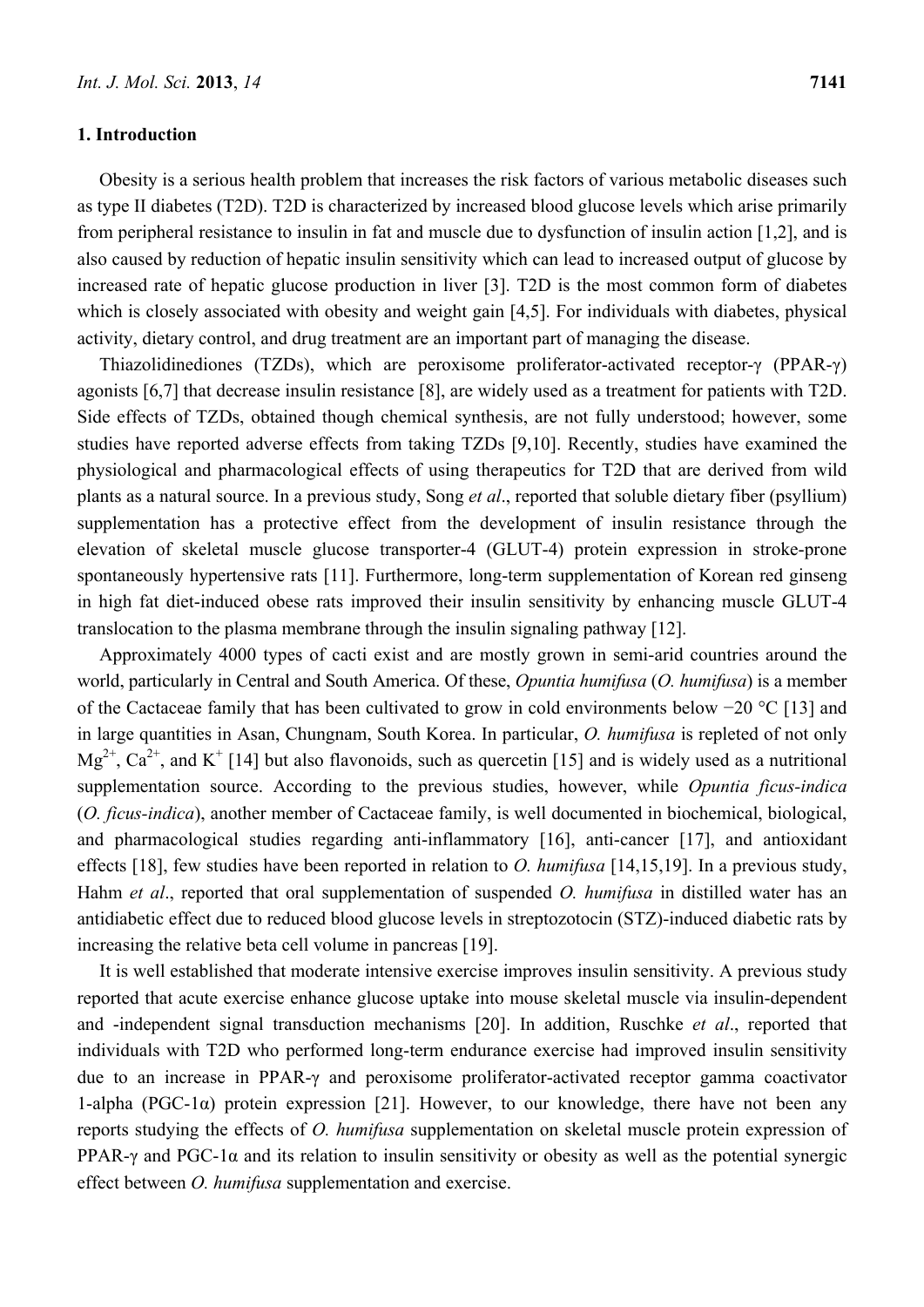Meanwhile, PPAR-γ is the member of nuclear receptor gene family. Although PPAR-γ is more highly expressed in adipose tissue than in muscle, muscle specific-PPAR-γ deletion is susceptible to developing insulin resistance in mice [22]. In addition, PPAR-γ activation plays an important role for the improvement of insulin sensitivity as well as regulation of GLUT-4 gene expression in skeletal muscle [23]. A relationship with PGC-1α and insulin resistance has also been shown, Patti *et al*., reported that reduced PGC-1α expression is related to the development of insulin resistance due to decreased expression of a nuclear respiratory factor (NRF)-dependent gene [24]. Furthermore, over-expression of PGC-1α has been shown to increase the level of insulin-regulated GLUT-4 mRNA and glucose uptake [25].

The aim of this study was to investigate that the effect of *O. humifusa* supplementation and acute swimming exercise on insulin sensitivity and associations with PPAR-γ and PGC-1α protein expression in the skeletal muscle of rats fed a high fat diet.

# **2. Results**

### *2.1. Body Weight, Food Efficiency Ratio (FER) and Fat Tissue Weight*

As shown in Table 1, the initial and final body weights were not significantly different among groups. Additionally, the FER and fat tissue weights were not significantly different among groups.

|                           | <b>HS</b>         | <b>HE</b>         | OS.              | OE               |
|---------------------------|-------------------|-------------------|------------------|------------------|
| Initial body weight $(g)$ | $254.8 \pm 3.66$  | $255.4 \pm 5.52$  | $255.3 \pm 2.46$ | $254.7 \pm 5.45$ |
| Final body weight (g)     | $445.9 \pm 13.21$ | $454.7 \pm 12.33$ | $448.3 \pm 9.70$ | $4449 \pm 699$   |
| Food efficiency ratio     | $0.23 \pm 0.010$  | $0.24 \pm 0.010$  | $0.23 \pm 0.009$ | $0.23 \pm 0.011$ |
| Abdominal fat tissue (g)  | $9.1 \pm 0.80$    | $8.2 \pm 0.62$    | $9.4 \pm 0.66$   | $8.7 \pm 0.66$   |
| Epididymal fat tissue (g) | $8.5 \pm 0.75$    | $8.0 \pm 0.83$    | $8.6 \pm 0.61$   | $8.4 \pm 0.43$   |

**Table 1.** Changes in body weight, food efficiency ratio (FER), and fat tissue weights.

Values are the means  $\pm$  SE. HS, high fat diet sedentary group; HE, high fat diet acute exercise group; OS, *O. humifusa* supplemented high fat diet sedentary group; OE, *O. humifusa* supplemented high fat diet acute exercise group.

#### *2.2. Changes in Serum Parameters and HOMA-IR*

As shown in Table 2, serum glucose, insulin and triglyceride (TG) levels in the OS were significantly lower than those of the HS ( $p < 0.05$ ,  $p < 0.01$ ). In addition, Serum insulin, TG, free fatty acid (FFA) and total cholesterol (TC) levels observed in the OE were significantly different compared to those of the OS (*p* < 0.01); additionally serum TG and FFA levels measured in the OE were found to be significantly higher than those of the HE ( $p < 0.05$ ,  $p < 0.01$ ). Serum glucose, insulin, TG and FFA levels insulin levels observed in the OE were significantly different compared to those of the HS  $(p < 0.01)$ . In addition, serum insulin and FFA levels of OS were significantly different than those of HE ( $p \le 0.01$ ). HOMA-IR of the OS was significantly decreased relative to that of the HS ( $p \le 0.05$ , Figure 1).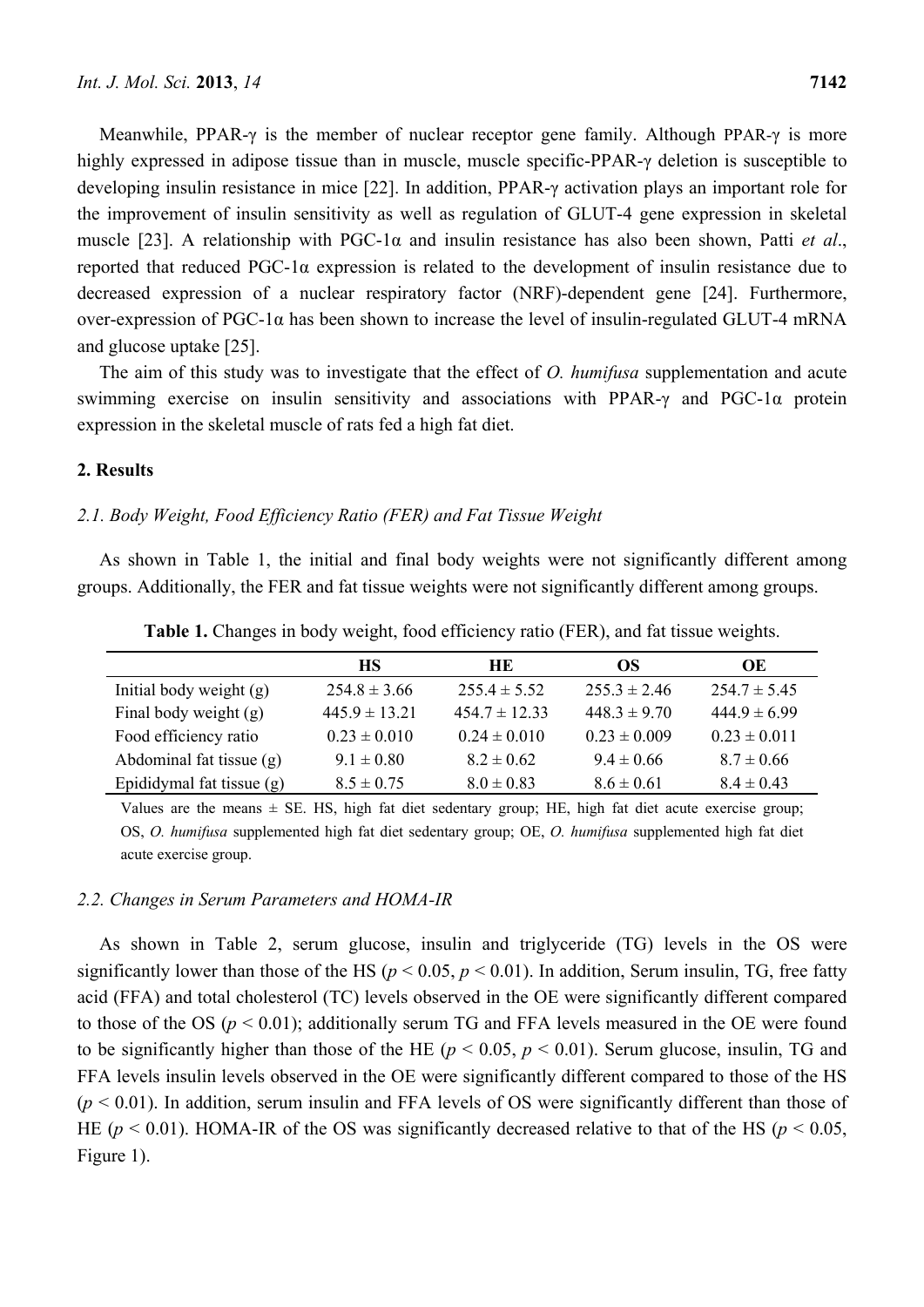|                   | <b>HS</b>        | HE.                            | OS.                              | OE                             |
|-------------------|------------------|--------------------------------|----------------------------------|--------------------------------|
| Glucose $(mg/dL)$ | $157.8 \pm 5.05$ | $122.1 \pm 2.63$ <sup>#</sup>  | $119.1 \pm 2.16$ **              | $107.2 \pm 5.99$ <sup>§§</sup> |
| Insulin $(ng/mL)$ | $3.7 \pm 0.26$   | $0.8 \pm 0.12$ ##              | $2.5 \pm 0.37$ * <sup>\$\$</sup> | $0.4 \pm 0.05$ ##, \$\$        |
| $TG \, (mg/dL)$   | $52.4 \pm 4.66$  | $46.2 \pm 3.42$                | $30.9 \pm 2.66$ *                | $77.0 \pm 5.88$ ******.\$\$    |
| $FFA$ (mEq/L)     | $319.4 \pm 8.55$ | $438.1 \pm 13.81$ <sup>#</sup> | $328.6 \pm 21.80$ <sup>§§</sup>  |                                |
| $TC$ (mg/dL)      | $77.1 \pm 2.06$  | $82.1 \pm 5.80$                | $68.5 \pm 3.12$                  | $87.9 \pm 4.63$ <sup>#</sup>   |
| $HDLC$ (mg/dL)    | $23.4 \pm 0.39$  | $23.9 \pm 0.70$                | $23.9 \pm 1.29$                  | $22.8 \pm 0.94$                |

**Table 2.** Changes in Blood Components.

Values are the means  $\pm$  SE. HS, high fat diet sedentary group; HE, high fat diet acute exercise group; OS, *O. humifusa* supplemented high fat diet sedentary group; OE, *O. humifusa* supplemented high fat diet acute exercise group; HDLC, high density lipoprotein cholesterol;  $p < 0.05$ ,  $\ast p < 0.01$  same condition with different diet;  $\# p \lt 0.05$ ,  $\# p \lt 0.01$  same diet with different condition;  $\frac{88}{3} p \lt 0.01$  different condition with different diet.

**Figure 1.** Effect of *O. humifusa* supplementation on HOMA-IR. HS, high fat diet sedentary group; OS, *O. humifusa* supplemented high fat diet sedentary group. **\*** *p* < 0.05.



## *2.3. Skeletal Muscle PPAR-γ, PGC-1α, and GLUT-4 Protein Expressions*

As shown in Figure 2, GLUT-4 protein expression was significantly higher in the OS than in the HS (*p* < 0.05) and OE was significantly higher than that of the HS (*p* < 0.01). In addition, PPAR-γ protein expression was significantly higher in the OS than in the HS ( $p < 0.05$ , Figure 3A), and the expression level of PPAR-γ in the OE was significantly higher compared to that of the HE and HS (*p* < 0.01, Figure 3A). Furthermore, PGC-1 $\alpha$  protein expression in the OS was significantly higher than in the HS ( $p$  < 0.05, Figure 3B), and expression of PGC-1 $\alpha$  in the OE was significantly higher compared to that of the HS ( $p < 0.01$ , Figure 3B).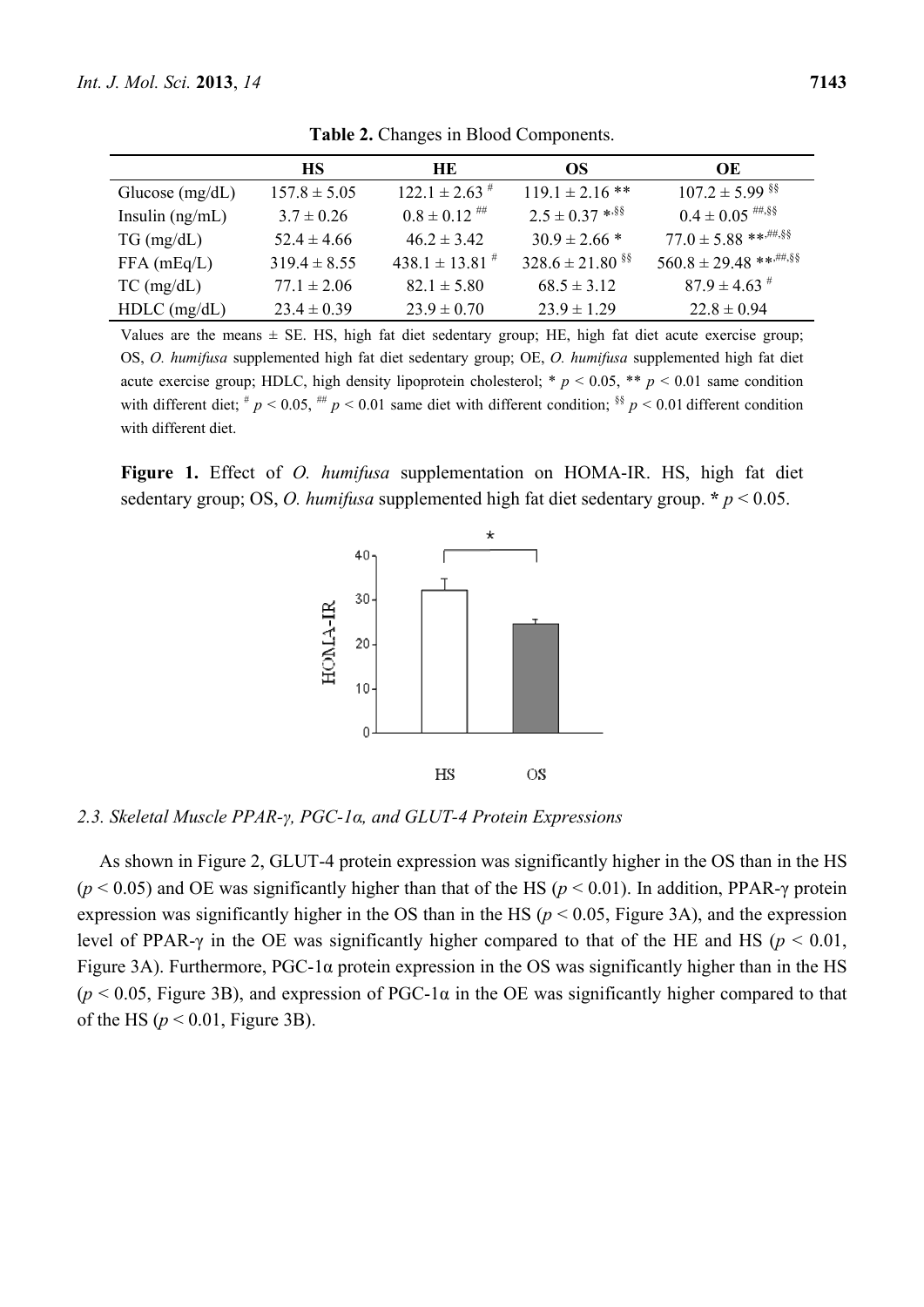**Figure 2.** Effect of *O. humifusa* supplementation on GLUT-4 protein expression in skeletal muscle. HS, high fat diet sedentary group; HE, high fat diet acute exercise group; OS, *O. humifusa* supplemented high fat diet sedentary group; OE, *O. humifusa* supplemented high fat diet acute exercise group. **\*** *p* < 0.05; **\*\*** *p* < 0.01.



**Figure 3.** Effect of *O. humifusa* supplementation on PPAR-γ and PGC-1α protein expressions in skeletal muscle. HS, high fat diet sedentary group; HE, high fat diet acute exercise group; OS, *O. humifusa* supplemented high fat diet sedentary group; OE, *O. humifusa* supplemented high fat diet acute exercise group. **\*** *p* < 0.05; **\*\*** *p* < 0.01. (**A**) PPAR-γ; (**B**) PGC-1α.



*2.4. Correlation among Skeletal Muscle PPAR-γ, PGC-1α, and GLUT-4 Protein Expressions* 

As shown in Figure 4A, the increased levels of PPAR-γ and GLUT-4 protein exhibited significant positive correlation ( $r = 0.625$ ,  $p = 0.001$ ). Thus, there was highly significant positive correlation between PGC-1 $\alpha$  protein expression and GLUT-4 protein expression ( $r = 0.581$ ,  $p = 0.003$ , Figure 4B).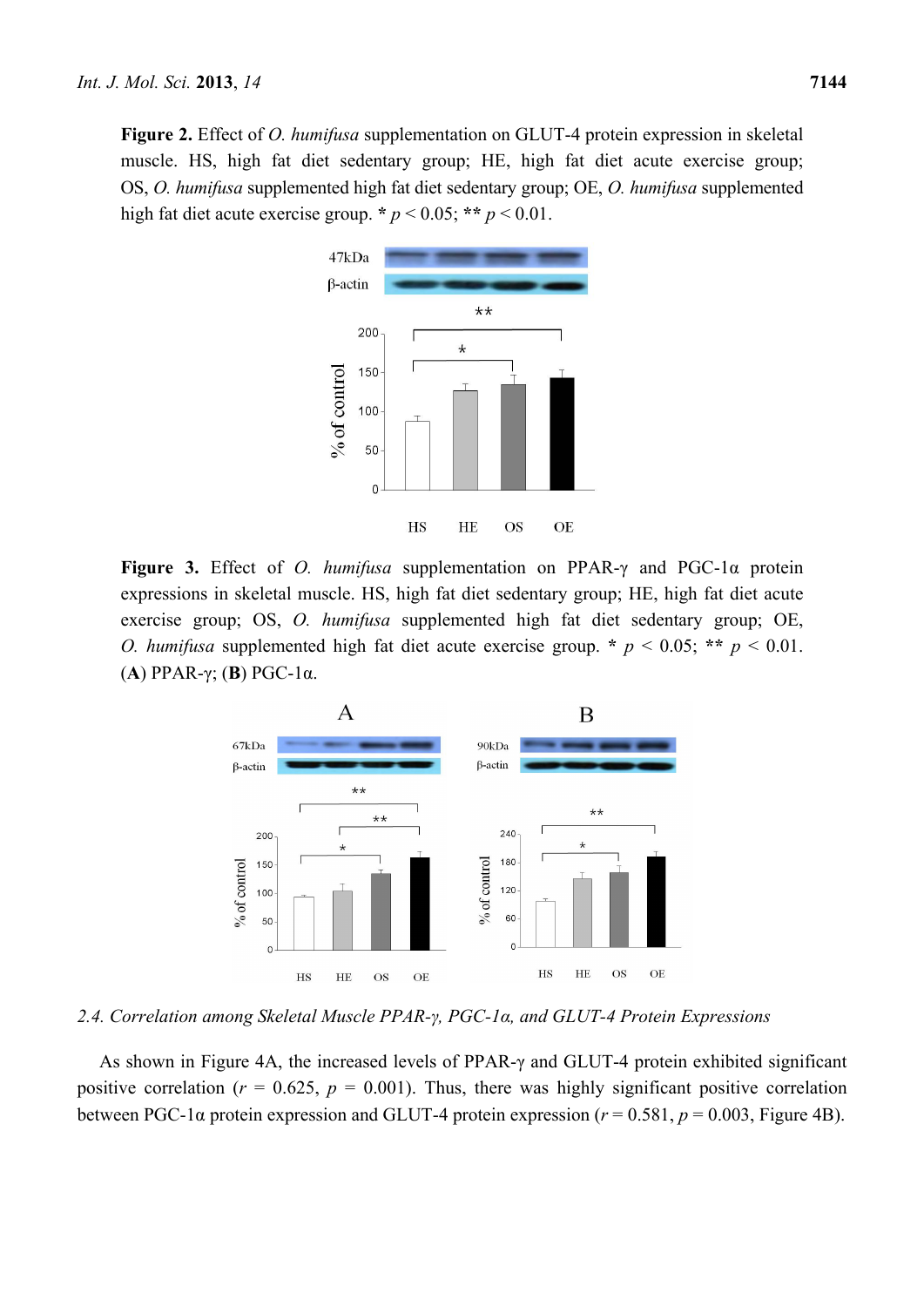**Figure 4.** Correlation among PPAR-γ, PGC-1α, and GLUT-4 protein expressions in skeletal muscle. These relationships represented significant positive correlation (Pearson's correlation coefficient A:  $r = 0.625$ ,  $p = 0.001$ ; B:  $r = 0.581$ ,  $p = 0.003$ ). The equations for the fitted lines are  $y = 0.56x + 54.67$  (A), and  $y = 0.42x + 60.98$  (B).  $\circ$ : HS,  $\triangle$ : HE, □: OS, ■: OE.



## **3. Discussion**

To the best our knowledge, this is the first study to investigate the effects of *O. humifusa* supplementation and acute swimming exercise on insulin sensitivity by analyzing skeletal muscle protein expression of rats. In the results, serum glucose level of the OS was significantly lower compared to the level observed in the HS, and the OE tended to have lower value relative to the HE after the eight-week experimental period. In a previous study, it had been suggested that oral supplementation of *O. humifusa* lowered serum glucose level in STZ-induced diabetic Sprague Dawley male rats due to high dietary fiber and other carbohydrate components [19]. Furthermore, some previous reports studying the association between mineral supplementation and risk of T2D found that magnesium-rich foods, such as whole grains, and calcium supplementation can decrease the risk of T2D in humans [26,27]. In addition, serum insulin level and HOMA-IR were showed significantly lower in the OS compared to the HS. Therefore, these results suggest that *O. humifusa* supplementation, which is rich in fiber and minerals [14], could potentially lower glucose levels.

It is well established that the mechanism for elevating glucose uptake is caused by the translocation of GLUT-4 vesicles from intracellular pool to the plasma membrane through insulin binding to its receptor. This leads to tyrosine phosphorylation of insulin receptor substrates (IRS) by tyrosine kinase, and phosphatidylinositol 3-kinase (PI3-kinase) activates 3-phosphoinositide-dependent protein kinase-1 (PDK), which activates Akt. It has been suggested that  $Mg^{2+}$  plays an important role in cellular glucose utilization and regulate the insulin action to its receptor as well as insulin signaling mechanisms involved in glucose transport [28]. According to a previous study, lower dietary  $Mg^{2+}$  or lower serum Mg<sup>2+</sup> is associated with an increased risk for T2D [29]. Suarez *et al.*, reported that low  $Mg^{2+}$  diet leads to impairment of muscle insulin tyrosine activity which may directly affect insulin signaling that is related to insulin resistance [30]. Although exact correlation between PPARs and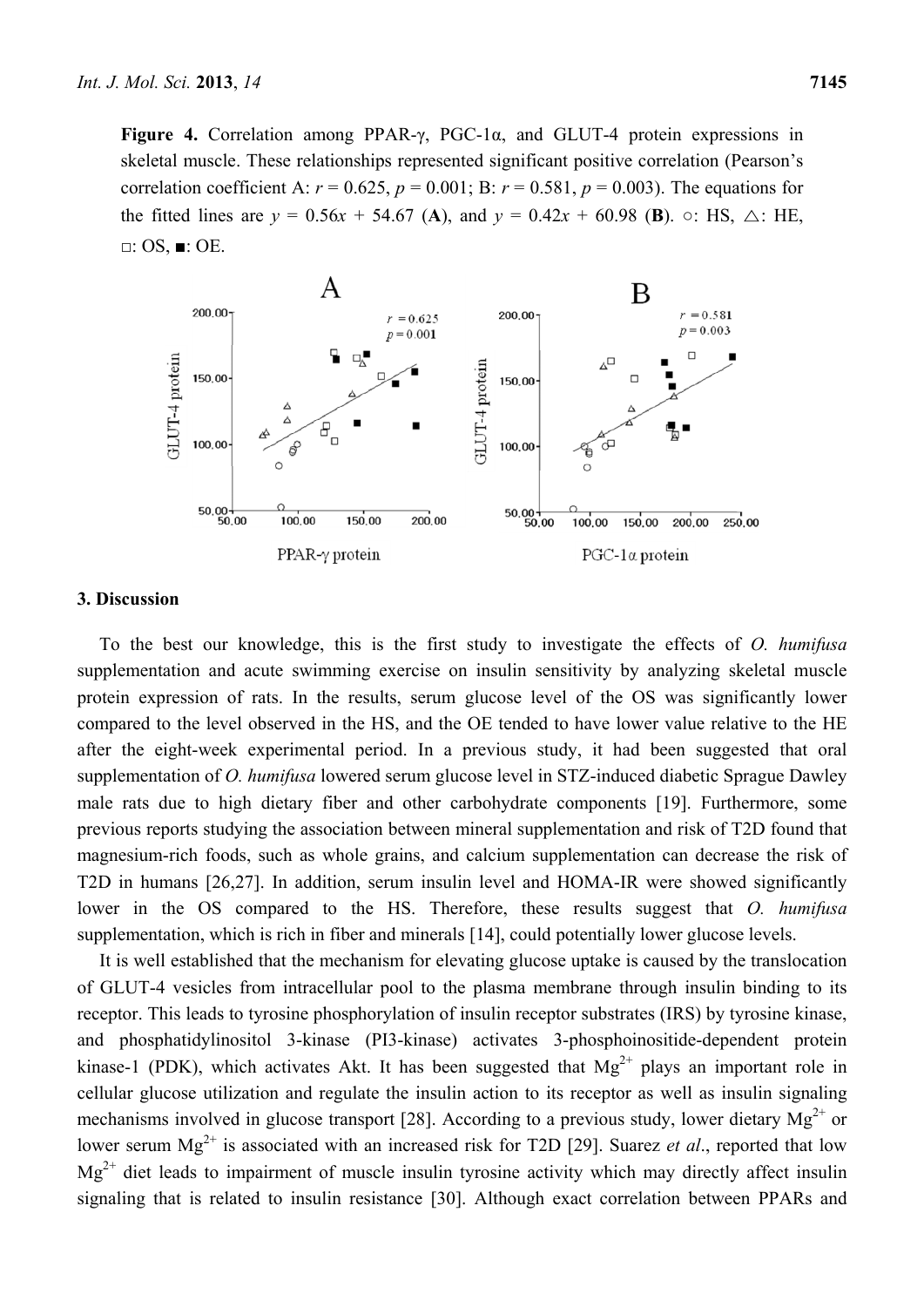$Mg^{2+}$  is not clearly understood, an interaction between  $Mg^{2+}$  and PPAR- $\gamma$  receptor has been suggested. A previous study showed that 12 weeks of pioglitazone treatment (30 mg/day), which is a prescription drug of the TZDs class with a high binding affinity for PPAR- $\gamma$  [31], increased serum Mg<sup>2+</sup> level by 112% [32,33]. According to a previous study, PPAR-γ protein is expressed at low level in muscle, but PPAR-γ protein is an important role for regulation GLUT-4 gene expression in muscle tissue [23]. However, because elevated states of insulin resistance in skeletal muscle caused impaired function of GLUT-4 or translocation [34], glucose uptake decreased through depression of GLUT-4 function. Previous studies have also suggested a connection between low/insufficient  $Ca^{2+}$  intake and the incidence of T2D. It has been shown that elevation in intracellular  $Ca^{2+}$  may result in insulin resistance by affecting the phosphorylation of GLUT-4 [35] and affecting insulin-mediated glucose transport and insulin secretion, leading to insulin resistance and T2D [36,37]. However, 8 weeks of oral  $Ca^{2+}$ supplementation at 1500 mg per day improved insulin sensitivity by reducing the concentration of intracellular ionic  $Ca^{2+}$  in 31 diabetic and hypertensive individuals [38]. Furthermore, a previous study reported that 8 weeks of  $Ca^{2+}$  intake improves insulin sensitivity in essential hypertensive patients [39]. In the present study, the mineral composition of the *O. humifusa* was approximately 1200 mg/100 g for  $Mg^{2+}$  and approximately 2300 mg/100 g for Ca<sup>2+</sup>. Therefore, supplementation of  $Mg^{2+}$  and Ca<sup>2+</sup> in *O. humifusa* diet groups resulted in approximately 2.2 times the level of  $Mg^{2+}$  and 1.3 times the level of Ca2+ present as the high fat diet groups 5% *O. humifusa* added to the high fat diet whereas the daily food intakes were similar among four groups. However, the effect of 5% of *O. humifusa* supplementation on insulin sensitivity of human is uncertain. In addition, although we used 5% of *O. humifusa* supplementation, optimal dose of the *O. humifusa* on insulin sensitivity is uncertain because we did not analyze dose response of *O. humifusa* on insulin sensitivity in the present study.

An acute exercise increases skeletal muscle glucose uptake and insulin sensitivity. It has been reported that continuous muscle contraction causes adenosine triphosphate (ATP) degradation and adenosine monophosphate (AMP) accumulation, leading to activation of 5' AMP-activated protein kinase (AMPK) [40,41]. AMPK activation during the exercise is the major mechanism for enhanced PGC-1 $\alpha$  in a skeletal muscle [42] and it has been reported that enhanced PGC-1 $\alpha$  expression greatly increased GLUT-4 expression and glucose transport rates in muscle [25]. In the present study, our study showed that muscle GLUT-4 and PGC-1α protein expressions of OE was tend to higher than that of the HE, and PPAR-γ protein expression of OE was significantly higher compared to that of the HE. Previous studies have reported that PPAR-γ, and PGC-1α protein expression is increased with exercise in rodents, [43,44] and human models [45], and is up-regulate by acute exercise [46]. In a previous study, Baar *et al*., reported that a single long-term bout of swimming exercise showed an increase in PGC-1 $\alpha$  mRNA in rat skeletal muscle [47]. Furthermore, it has been reported that exhaustive acute exercise can cause elevated of PGC-1α protein expression whereas PPAR-γ was decreased after exhaustive acute exercise in skeletal muscle [48]. However, it is also reported that single bout of endurance exercise for 60 min did not influence PPAR-γ and PGC-1α protein expression [49]. Therefore, we might assume that changes in protein expression are affected by external factors, such as the subject, recruited muscle type during exercise, exercise time and capacity; thus, further studies, considering exercise time and capacity, are needed to better elucidate the relationship between exercise and protein expression.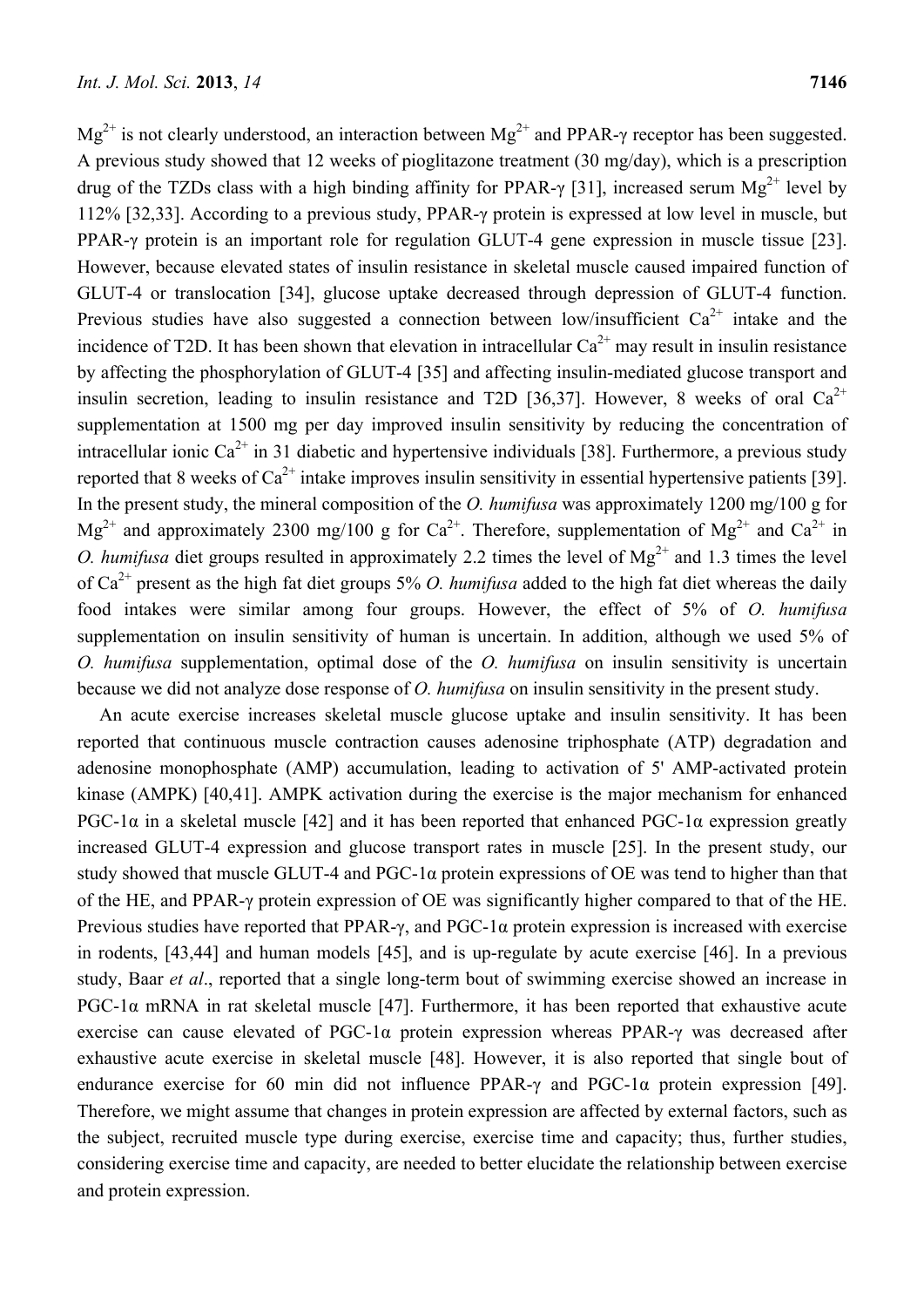Our study showed that muscle PPAR-γ protein expression in the OS was significantly higher than that of the HS, and GLUT-4 and PGC-1α protein expression was significantly higher in the OS than that in the HS. According to Loviscach *et al*., [50], PPAR-γ is highly expressed in adipose tissue, whereas low levels of protein are expressed in skeletal muscle. However, although the exact function of PPAR-γ protein in skeletal muscle is still not clearly understood, it has been reported that insulin resistance was increased in a muscle-specific PPAR-γ knock-out mouse model [22]. Furthermore, skeletal muscle comprises a relatively large mass in the body and is an important target tissue for glucose metabolism by insulin [51]. Therefore, we may assume that small changes in PPAR-γ activity might have significant physiological effects because skeletal muscles are the major target tissues of insulin for glucose uptake. In addition,  $PGC-1\alpha$  gene is highly expressed in skeletal muscle and insulin stimulation increases muscle PGC-1α expression [52,53]. It has also been suggested that a decline in  $PGC-1\alpha$  protein expression due to supplementation of a high fat diet caused an increase in insulin resistance in mouse muscle tissue [54]. Furthermore, as the results of the present study showed, there was a positive correlation observed between PPAR-γ, PGC-1 $\alpha$ , and GLUT-4 protein expression which suggesting the potential mechanism that an increase in GLUT-4 protein expression might be attributable to be through PPAR-γ-mediated and PGC-1α- pathway. Although we demonstrated that up-regulation of PPAR-γ, PGC-1α and GLUT-4 protein expression by *O. humifusa* supplementation, the exact mechanism is not fully understood in the present study. Therefore, further studies are also needed to elucidate the effect of *O. humifusa* supplementation on insulin sensitivity such as AMPK, nicotinamide adenine dinucleotide (NAD)-dependent deacetylase (SIRT1) and membrane translocation of GLUT-4. In addition, serum insulin level and HOMA-IR were showed significantly lower in the OS compared to the HS. Therefore, supplementation of *O. humifusa* leads to up-regulation of glucose uptake through the increase in PPAR- $\gamma$ , PGC-1 $\alpha$  and GLUT-4 protein expressions, consequently resulting in improved insulin sensitivity in rat skeletal muscle. However, although freeze-dried raw *O. humifusa* was tested, future studies according to different types of preparation as well as compare to other botanical extracts are also needed to more elucidate the effect of *O. humifusa* supplementation on insulin sensitivity. Finally, although the PGC-1α and GLUT-4 protein expressions of both *O. humifusa* and acute exercise supplementation groups were tend to higher compare to those of the *O. humifusa* supplementation groups, the results indicated that there was no synergic effect between *O. humifusa* supplementation and acute bout of exercise.

#### **4. Materials and Methods**

## *4.1. Experimental Animals and Exercise Protocol*

All experimental protocols were approved by the Animal Study Committee of Sunmoon University. After the acclimatization period during week one, thirty-two 6-week-old male Sprague Dawley rats (Samtaco Bio Korea, Hwaseong, Korea) were randomly divided into four groups; HS: high fat diet sedentary group (*n* = 8), HE: high fat diet acute exercise group (*n* = 8), OS: 5% *O. humifusa* supplemented high fat diet sedentary group ( $n = 8$ ), and OE: 5% *O. humifusa* supplemented high fat diet acute exercise group  $(n = 8)$  and given the experimental diets for 8 weeks and free access to tap water during the experimental period. Rats were housed in groups of two per cage at a controlled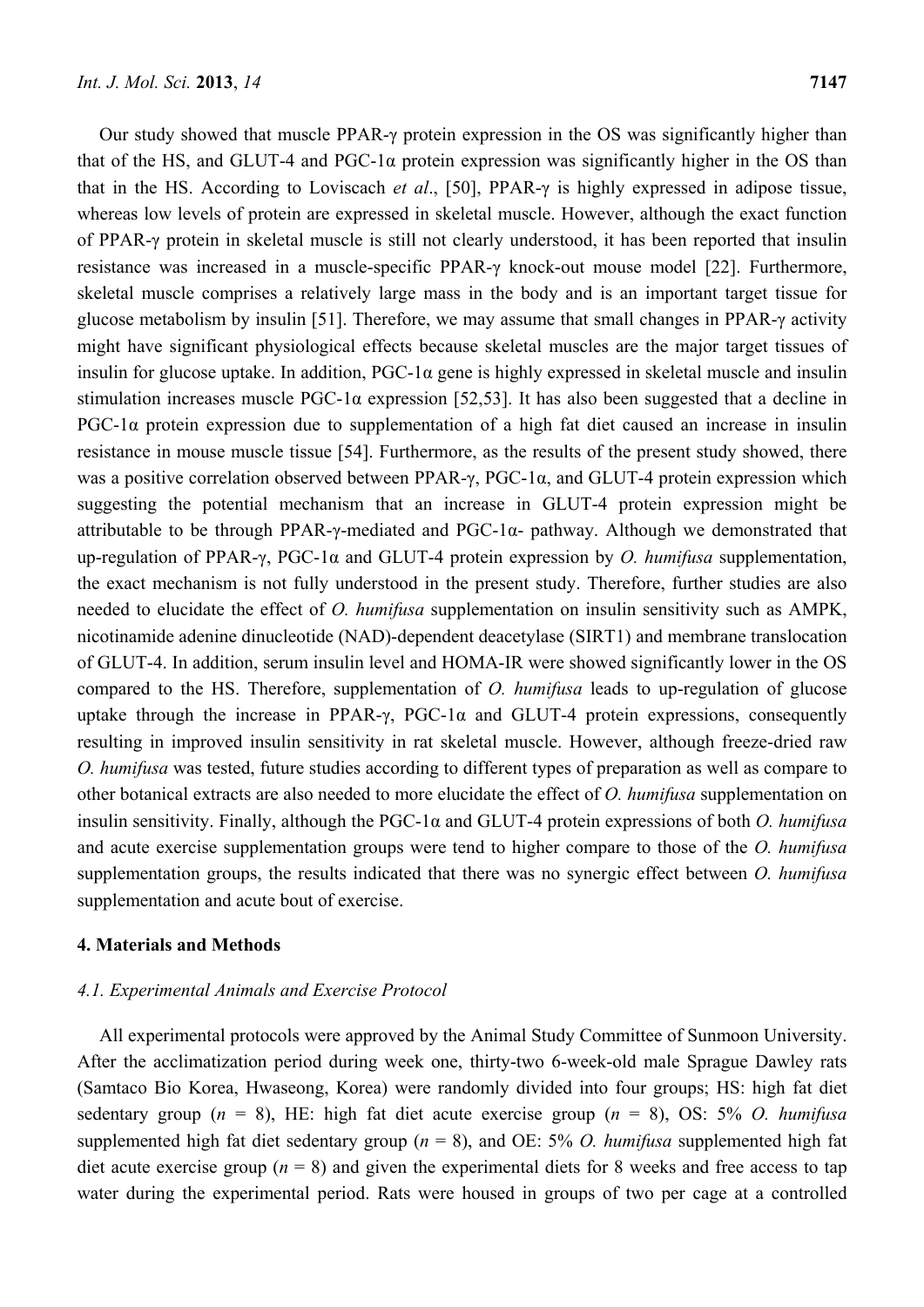temperature (23  $\pm$  1 °C) and relative humidity (50%  $\pm$  5%). The light/dark cycle was automatically controlled (alternating 12-h periods), and lighting was begun at 8:00 pm. The amount of daily food intake was measured daily and body weight was measured weekly. FER was calculated as the total weight gained divided into total food intake for the experimental period. At the end of the experimental period, the sedentary rats were killed by withdrawing blood from the left ventricle under light diethyl ether anesthesia after fasting for 12 h. The exercise groups were acclimated to swimming exercise for 10 min/day for 3 days and 2 days before performing acute swimming exercise, the last acclimation training was finished to wash out any pre-conditioning training effects. On the experiment day, the rats in acute exercise groups swam for 120 min with 2% load/weight in a large plastic tube filled with water (temp.:  $35 \pm 1$  °C; depth: 50 cm; radius: 25 cm) after fasting for 12 h. The rats were then killed in the same way as the sedentary rats after two hours recovery following exercise, and serum was obtained by centrifuging the blood at  $700 \times g$  for 20 min at 4 °C. Both hind limb muscles were dissected and immediately immersed in liquid nitrogen. The serum samples and hind limb muscles were stored at −70 °C until analyzed.

## *4.2. Preparation of Experimental Diet*

*O. humifusa*, which was harvested in Asan, Chungnam, was cleaned and blended using a HMF-3150S blender (Hanil Electronics, Seoul, Korea). After blending, the *O. humifusa* was frozen in a freezer at a temperature of −70 °C and then freeze-dried in a freeze dryer (Ilshin Co., Gyeonggi, Korea). After freeze-drying, as shown in Table 3, a general component analysis of *O. humifusa* was performed using the association of official analytical chemists (AOAC) method [55] for the following measurements: moisture using an air-oven method, ash using dry ashing a method, carbohydrates using calculation, crude protein using a kjeldahl method, crude fat using a soxhlet extraction method, and fiber using an enzymatic-chemical method. Mineral component analysis was performed using plasma atomic emission spectrometry (ICP-AES) to determine the composition with respect to  $Fe^{2+}$ ,  $Ca^{2+}$ ,  $Mg^{2+}$ , K<sup>+</sup>, Na<sup>+</sup> and P<sup>2+</sup>. As shown in Table 4, the high fat diet was composed of 20% protein, 48% carbohydrate and 20% fat which is modified from a previous study [56] and based on AIN-76G; and the 5% *O. humifusa* diet was made by substituting a portion of carbohydrate, protein, fiber, and fat components of control diet. During the experimental period, the diet was prepared in batch for  $3-5$  days, and the experimental diets were stored at 4 °C to maintain freshness.

| <b>Ingredients</b>                          | <b>Contents</b> |
|---------------------------------------------|-----------------|
| moisture (% $w/w$ )                         | 29              |
| ash $(\% w/w)$                              | 13.8            |
| carbohydrate $(g/100 g)$                    | 46.6            |
| crude protein $(g/100 g)$                   | 4.9             |
| crude fat $(g/100 g)$                       | 31              |
| fiber $(g/100 g)$                           | 28.9            |
| $\text{Fe}^{2+} \left( \text{mg/g} \right)$ | 5.8             |
| $Ca^{2+}$<br>(mg/100 g)                     | 2931.3          |

**Table 3.** Compositions of freeze-dried *O. humifusa*.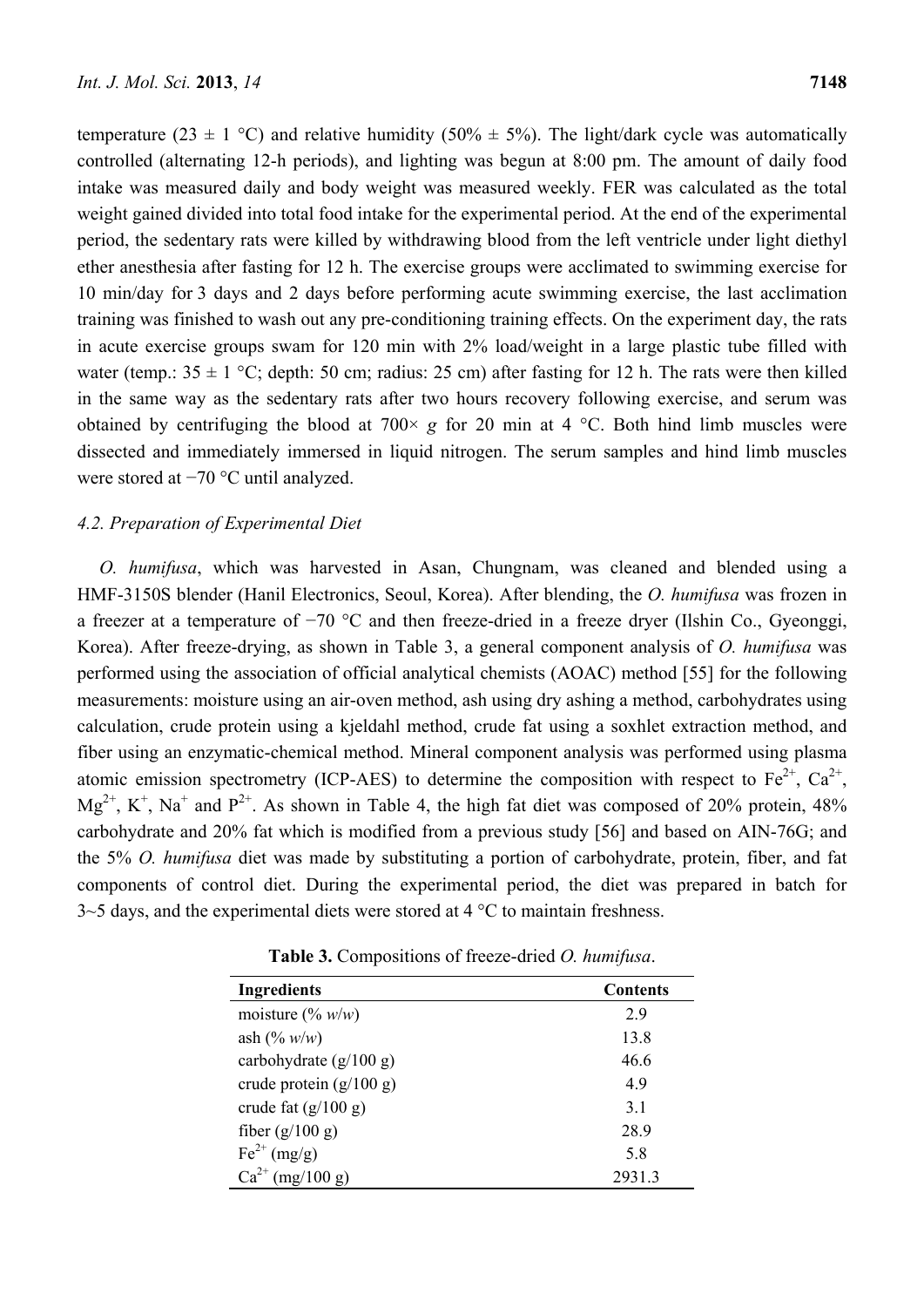**Table 3.** *Cont.*

| Ingredients          | <b>Contents</b> |
|----------------------|-----------------|
| $Mg^{2+}$ (mg/100 g) | 1227.9          |
| $K^+$ (mg/100 g)     | 2155.5          |
| $Na^{+}$ (mg/100 g)  | 30.9            |
| $P^{2+}$ (mg/100 g)  | 653.2           |

**Table 4.** Compositions of experimental diet (g/kg diet).

| <b>Ingredients</b>     | <b>High fat diet</b> | 5% O. humifusa added diet |
|------------------------|----------------------|---------------------------|
| Casein                 | 200                  | 197.6                     |
| Starch                 | 111                  | 87.8                      |
| Sucrose                | 370                  | 370                       |
| Lard                   | 170                  | 170                       |
| Corn oil               | 30                   | 28.4                      |
| Cellulose              | 50                   | 35.6                      |
| Vitamin mix.           | 12                   | 12                        |
| Mineral mix.           | 42                   | 42                        |
| Cholesterol            | 10                   | 10                        |
| D,L-methionine         | 3                    | 3                         |
| Choline barbiturate    | 2                    | $\overline{2}$            |
| Tert-butylhydroquinone | 0.04                 | 0.04                      |
| O. humifusa            |                      | 50                        |

#### *4.3. Serum Analysis*

Serum glucose, TG, TC, and HDLC levels were analyzed using enzymatic kits (Asan Pharmaceutical Co, Yongin, Korea). Fasting insulin level was measured using a Coat-A-Count RIA Kit (Linco Research, Inc., St. Louis, MO, USA), and insulin resistance was calculated according to homeostasis model assessment of insulin resistance (HOMA-IR) using the following formula: [fasting glucose level (mmol/L)  $\times$  fasting insulin level ( $\mu$ U/mL)]/22.5. Serum FFA concentration was measured using a Wako NEFA commercial test kit (Wako Chemical, Tokyo, Japan).

#### *4.4. Western Blot Analysis*

For protein expression analysis, soleus muscle was homogenized on ice with a polytron homogenizer in 20 mmol/L Tris-HCl buffer (pH7.5) containing 5 mmol/L EDTA, 2 mmol/L PMSF, 1:200 protease inhibitor cocktail (Sigma, St. Louis, MO, USA). The protein concentrations were determined using a Bradford reagent from Bio-Rad (USA), with bovine serum albumin as the standard. An aliquot of tissue extract containing 20 µg (PPAR-γ, PGC-1α, GLUT-4) of protein was separated on a 10% SDS-PAGE gel. After electrophoresis, the proteins were transferred to a PVDF membrane (Millipore, Bedford, MA, USA) in a semi-dry blotting apparatus (Bio-Rad, Hercules, CA, USA). After treating with blocking buffer (PBS containing 10% skim milk) for 90 min, the membrane was incubated with primary polyclonal antibodies for 2 h (PPAR-γ; PGC-1α; GLUT-4; Santa Cruz, CA, USA), followed by five 10 min. washes with PBS (5% tween 20). The membrane was then incubated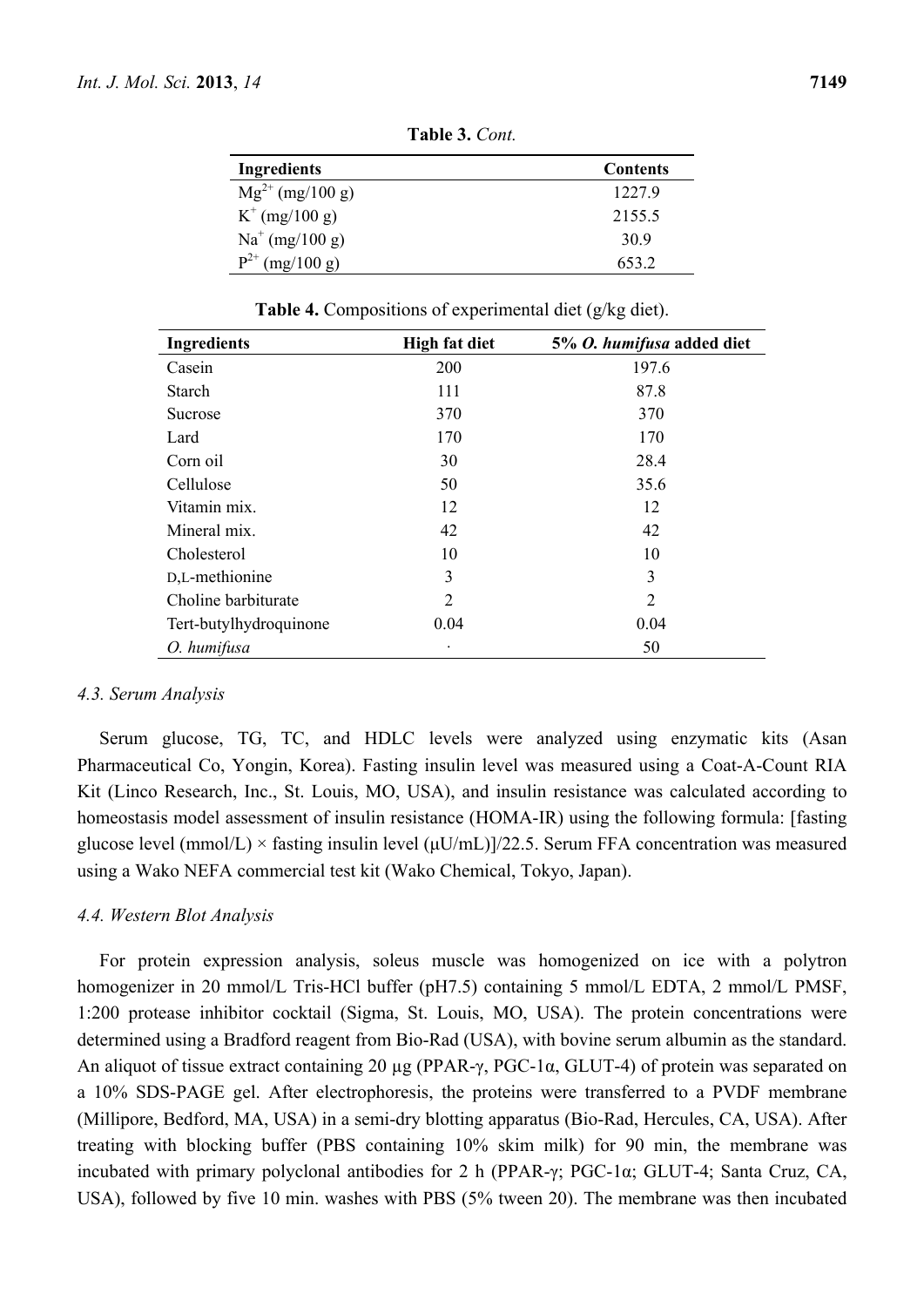with HRP-conjugated anti-goat IgG or anti-rabbit IgG (Santa Cruz, CA, USA) for 1 h, followed by five 10 min. washes with PBS (5% tween 20). The target proteins were detected using an ECL kit (Amersham Pharmacia Biotech, Piscataway, NJ, USA). The films were photographed and the protein bands of interest were quantified with band analyzer software (Bio-Rad, Hercules, CA, USA).

# *4.5. Statistical Analysis*

All data were analyzed using SPSS software (version 15.0 for Windows). The data are expressed as the means  $\pm$  SE, and values were analyzed by one-way ANOVA followed by Scheffe's test. Thus, linear relationships between PPAR-γ, PGC-1α and GLUT-4 protein expression were examined using Pearson's correlation analysis. Significance was defined as  $\alpha = 0.05$ .

# **5. Conclusions**

The results of the present study suggested that increased PPAR-γ, PGC-1α, and GLUT-4 protein expressions by *O. humifusa* supplementation are responsible for the favorable impact on insulin sensitivity.

## **Acknowledgements**

This work was supported by the Sun Moon University Research Grant of 2010.

# **References**

- 1. Haring, H.U.; Mehnert, H. Pathogenesis of Type 2 diabetes mellitus: Candidates for a signal transmitter defect causing insulin resistance of the skeletal muscle. *Diabetologia* **1993**, *36*, 176–182.
- 2. DeFronzo, R.A.; Ferrannini, E. Insulin resistance: A multifaceted syndrome responsible for NIDDM, obesity, hypertension dyslipidemia and atherosclerotic cardiovascular disease. *Diabetes Care* **1991**, *14*, 173–194.
- 3. DeFronzo, R.A.; Bonadonna, R.C.; Ferrannini, E. Pathogenesis of NIDDM. A balanced overview. *Diabetes Care* **1992**, *15*, 318–368.
- 4. Ford, E.S.; Williamson, D.F.; Liu, S. Weight change and diabetes incidence: Findings from a national cohort of US adults. *Am. J. Epidemiol.* **1997**, *146*, 214–222.
- 5. Resnick, H.E.; Valsania, P.; Halter, J.B.; Lin, X. Relation of weight gain and weight loss on subsequent diabetes risk in overweight adults. *J. Epidemiol. Commun. Health* **2000**, *54*, 596–602.
- 6. Picard, F.; Auwerx, J. PPAR (gamma) and glucose homeostasis. *Annu. Rev. Nutr.* **2002**, *22*, 167–197.
- 7. Wilson, T.M.; Brown, P.J.; Sternbach, D.D.; Henke, B.R. The PPARs: From orphan receptors to drug discovery. *J. Med. Chem.* **2000**, *43*, 527–550.
- 8. Miyazaki, Y.; He, H.; Mandarino, L.J.; de Fronzo, R.A. Resiglitazone improves downstream insulin receptor signaling in type 2 diabetic patients. *Diabetes* **2003**, *52*, 1943–1950.
- 9. Kawaguchi, H.; Akune, T.; Yamaguchi, M.; Ohba, S.; Ogata, N.; Chung, U.I.; Kubota, N.; Terauchi, Y.; Kadowaki, T.; Nakamura, K. Distinct effects of PPAR gamma insufficiency on bone marrow cells, osteoblast, and osteoclastic cells. *J. Bone Miner. Metab.* **2005**, *23*, 275–279.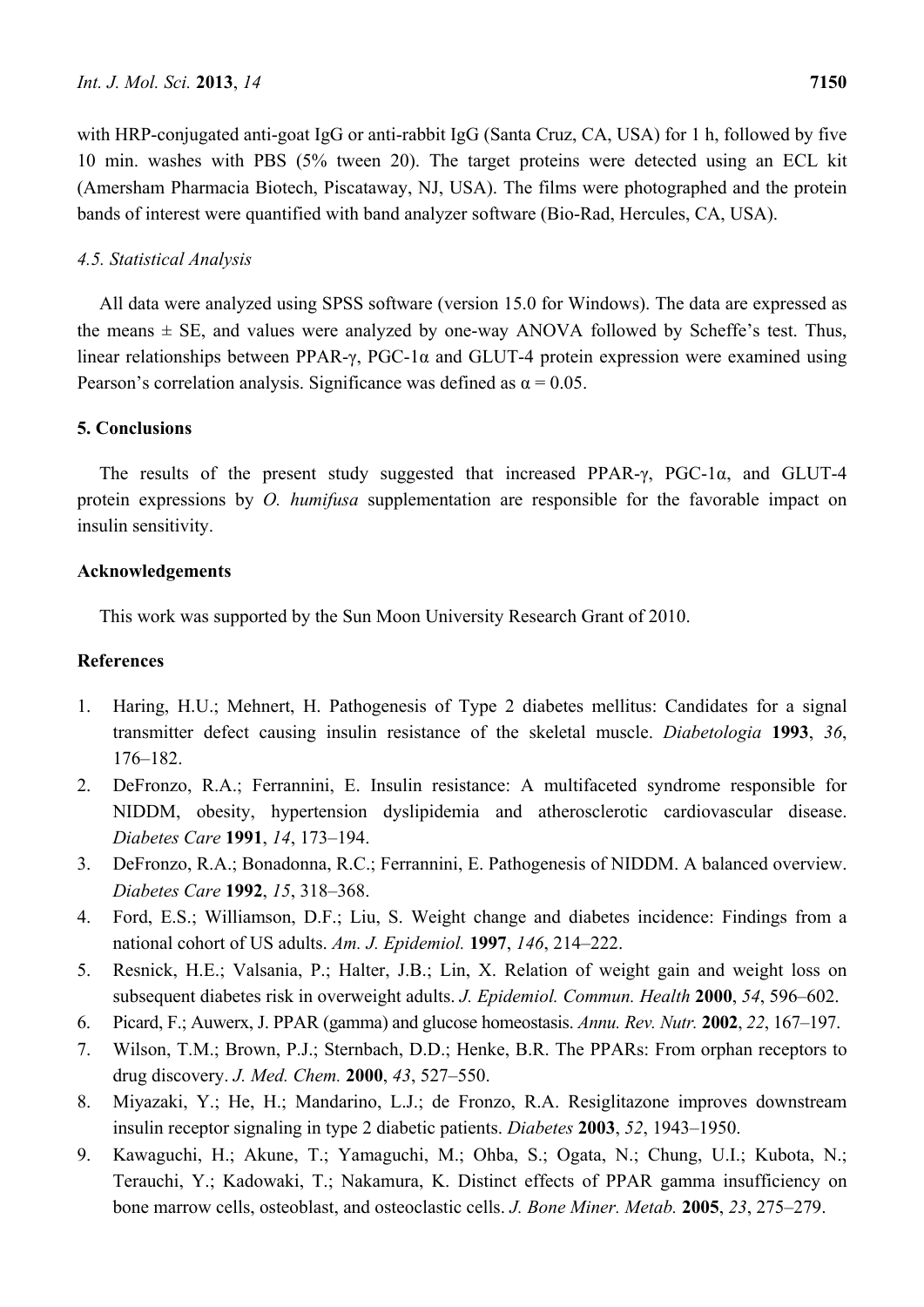- 10. Lefebvre, A.M.; Chen, I.; Desteumaux, P.; Najib, J.; Fruchart, J.C.; Geboes, K.; Btiggs, M.; Heyman, R.; Auwerx, J. Activation of the peroxisome proliferator-activated receptor gamma promotes the development of colon tumors in C57BL/6JAPCMin/+mice. *Nat. Med.* **1998**, *4*, 1053–1057.
- 11. Song, Y.J.; Sawamura, M.; Ikeda, K.; Igawa, S.; Yamori, Y. Soluble dietary fibre improves insulin sensitivity by increasing muscle glut‐4 content in stroke-prone spontaneously hypertensive rats. *Clin. Exp. Pharmacol. Physiol.* **2000**, *27*, 41–45.
- 12. Lee, S.H.; Lee, H.J.; Lee, Y.H.; Lee, B.W.; Cha, B.S.; Kang, E.S.; Ahn, C.W.; Park, J.S.; Kim, H.J.; Lee, E.Y.; *et al.* Korean red ginseng (*Panax ginseng*) improves insulin sensitivity in high fat fed Sprague-Dawley rats. *Phytother. Res.* **2012**, *26*, 142–147.
- 13. Goldstein, G.; Nobel, P.S. Water relations and low temperature acclimation for cactus species varying in freezing tolerance. *Plant Physiol*. **1994**, *104*, 675–681.
- 14. Kang, J.; Park, J.; Choi, S.H.; Igawa, S.; Song, Y. Opuntia humifusa supplementation increased bone density by regulating parathyroid hormone and osteocalcin in male growing rats. *Int. J. Mol. Sci.* **2012**, *13*, 6747–6756.
- 15. Cho, J.Y.; Park, S.C.; Kim, T.W.; Kim, K.S.; Song, J.C.; Kim, S.K.; Lee, H.M.; Sung, H.J.; Park, H.J.; Song, Y.B.; *et al.* Radical scavenging and anti-inflammatory activity of extracts from Opuntia humifusa Raf. *J. Pharm. Pharmacol.* **2006**, *58*, 113–119.
- 16. Park, E.H.; Kahng, J.H.; Lee, S.H.; Shin, K.H. An anti-inflammatory principles from cactus. *Fitoterapia* **2001**, *72*, 288–290.
- 17. Chavez-Santoscoy, R.A.; Gutierrez-Uribe, J.A.; Serna-Saldivar, S.O. Phenolic composition, antioxidant capacity and *in vitro* cancer cell cytotoxicity of nine prickly pear (*Opuntia* spp.) juices. *Plant Foods Hum. Nutr.* **2009**, *64*, 146–152.
- 18. Butera, D.; Tesoriere, L.; Di Gaudio, F.; Bongiorno, A.; Allegra, M.; Pintaudi, A.M.; Kohen, R.; Livrea, M.A. Antioxidant activities of sicilian prickly pear (*Opuntia ficus indica*) fruit extracts and reducing properties of its betalains: Betanin and indicaxanthin. *J. Agric. Food Chem*. **2002**, *50*, 6895–6901.
- 19. Hahm, S.W.; Park, J.; Son, Y.S. Opuntia humifusa stems lower blood glucose and cholesterol levels in streptozotocin-induced diabetic rats. *Nutr. Res.* **2011**, *31*, 479–487.
- 20. Hamada, T.; Arias, E.B.; Cartee, G.D. Increased submaximal insulin-stimulated glucose uptake in mouse skeletal muscle after treadmill exercise. *J. Appl. Physiol.* **2006**, *101*, 1368–1376.
- 21. Ruschke, K.; Fishbein, L.; Dietrich, A.; Klöting, N.; Tönjes, A.; Oberbach, A.; Fasshauer, M.; Jenkner, J.; Schön, M.R.; Stumvoll, M.; *et al.* Gene expression of PPARgamma and PGC-1alpha in human omental and subcutaneous adipose tissues is related to insulin resistance markers and mediates beneficial effects of physical training. *Eur. J. Endocrinol.* **2010**, *162*, 515–523.
- 22. Hevener, A.L.; He, W.; Barak, Y.; Le, J.; Bandyopadhyay, G.; Olson, P.; Wilkes, J.; Evans, R.M.; Olefsky, J. Muscle-specific Pparg deletion causes insulin resistance. *Nat. Med.* **2003**, *9*, 1491–1497.
- 23. Shih, C.C.; Lin, C.H.; Lin, W.L.; Wu, J.B. Momordica charantia extract on insulin resistance and the skeletal muscle GLUT4 protein in fructose-fed rats. *J. Ethnopharmacol.* **2009**, *123*, 82–90.
- 24. Patti, M.E.; Butte, A.J.; Crunkhorn, S.; Cusi, K.; Berria, R.; Kashyap, S.; Miyazaki, Y.; Kohane, I.; Costello, M.; Saccone, R.; *et al.* Coordinated reduction of genes of oxidative metabolism in humans with insulin resistance and diabetes: Potential role of PGC1 and NRF1. *Proc. Natl. Acad. Sci. USA* **2003**, *100*, 8466–8471.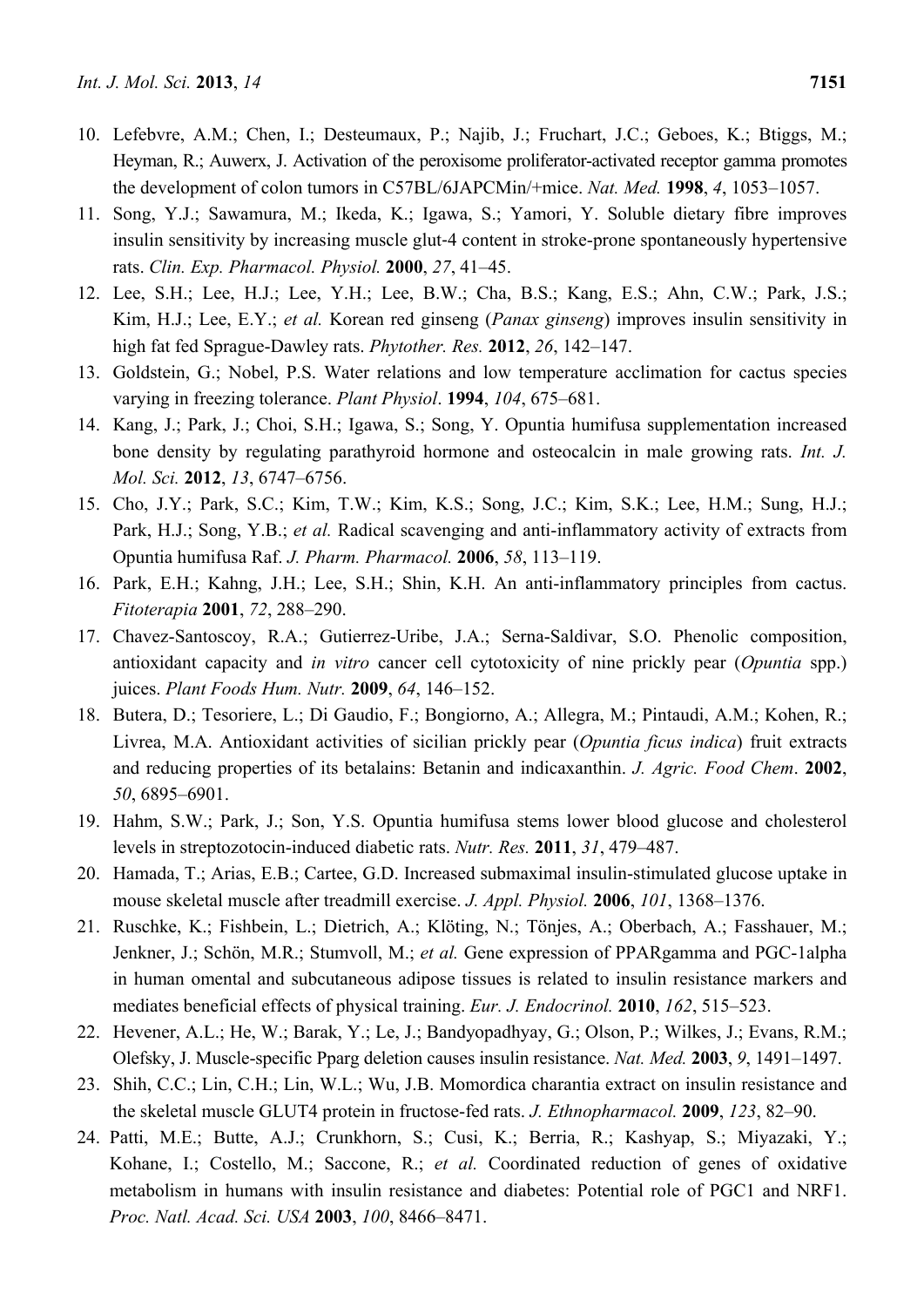- 25. Michael, L.F.; Wu, Z.; Cheatham, R.B.; Puigserver, P.; Adelmant, G.; Lehman, J.J.; Kelly, D.P.; Spiegelman, B.M. Restoration of insulin-sensitive glucose transporter (GLUT4) gene expression in muscle cells by the transcriptional coactivator PGC-1. *Proc. Natl. Acad. Sci. USA* **2001**, *98*, 3820–3825.
- 26. De Munter, J.S.; Hu, F.B.; Spiegelman, D.; Franz, M.; van Dam, R.M. Whole grain, bran, and germ intake and risk of type 2 diabetes: A prospective cohort study and systematic review. *PLoS Med*. **2007**, *4*, 1385–1395.
- 27. Pittas, A.G.; Lau, J.; Hu, F.B.; Dawson-Hughes, B. The role of vitamin D and calcium in type 2 diabetes: A systemic review and meta-analysis. *J. Clin. Endocrinol. Metab*. **2007**, *92*, 2017–2029.
- 28. Takaya, J.; Higashino, H.; Kobayashi, Y. Intracellular magnesium and insulin resistance. *Magnes. Res.* **2004**, *17*, 126–136.
- 29. Lopez-Ridaura, R.; Willett, W.C.; Rimm, E.B.; Liu, S.; Stampfer, M.J.; Manson, J.E.; Hu, F.B. Magnesium intake and risk of type 2 diabetes in men and women. *Diabetes Care* **2004**, *27*, 134–140.
- 30. Suarez, A.; Pulido, N.; Casla, A.; Casanova, B.; Arrieta, F.J.; Rovira, A. Impaired tyrosin-kinase activity of muscle insulin receptors from hypomagnesaemic rats. *Diabetologia* **1995**, *38*, 1262–1270.
- 31. Berger, J.; Bailey, P.; Biswas, C.; Cullinan, C.A.; Doebber, T.W.; Hayes, N.S.; Saperstein, R.; Smith, R.G.; Leibowitz, M.D. Thiazolidinediones produce a conformational change in peroxisomal proliferator-activated receptor-gamma: Binding and activation correlate with antidiabetic actions in db/db mice. *Endocrinology* **1996**, *137*, 4189–4195.
- 32. Guerrero-Romero, F.; Rodríguez-Morán, M. Pioglitazone increases serum magnesium levels in glucose-intolerant subjects. A randomized, controlled trial. *Exp. Clin. Endocrinol. Diabetes* **2003**, *111*, 91–96.
- 33. Emoto, M.; Nishizawa, Y. Diabetes Mellitus and Magnesium. In *New Perspectives in Magnesium Research*; Nishizawa, Y., Morii, H., Durlach, J., Eds.; Springer-Verlag: London, UK, 2007; pp. 197–212.
- 34. Garvey, W.T.; Maianu, L.; Hancock, J.A.; Golichowski, A.M.; Baron, A. Gene expression of GLUT4 in skeletal muscle from insulin-resistant patients with obesity, IGT, GDM, and NIDDM. *Diabetes* **1992**, *41*, 465–475.
- 35. Begum, N.; Leitner, W.; Reusch, J.E.; Sussman, K.E.; Draznin, B. GLUT-4 phosphorylation and its intrinsic activity. Mechanism of  $Ca^{2+}$  induced inhibition of insulin-stimulated glucose transport. *J. Biol. Chem.* **1993**, *268*, 3352–3356.
- 36. Hellman, B.; Berne, C.; Grapengiesser, E.; Grill, V.; Gylfe, E.; Lund, P.E. The cytoplasmic  $Ca^{2+}$ response to glucose as an indicator of impairment of the pancreatic beta-cell function. *Eur. J. Clin. Invest.* **1990**, *20*, S10–S17.
- 37. Pershadsingh, H.A.; Shade, D.L.; Delfert, D.M.; McDonald, J.M. Chelation of intracellular calcium blocks insulin action in the adipocyte. *Proc. Natl. Acad. Sci. USA* **1987**, *84*, 1025–1029.
- 38. Pikilidou, M.I.; Lasaridis, A.N.; Sarafidism, P.A.; Befani, C.D.; Koliakos, G.G.; Tziolas, I.M.; Kazakos, K.A.; Yovos, J.G.; Nilsson, P.M. Insulin sensitivity increase after calcium supplementation and change in intraplatelet calcium and sodium-hydrogen exchange in hypertensive patients with Type 2 diabetes. *Diabet. Med.* **2009**, *26*, 211–219.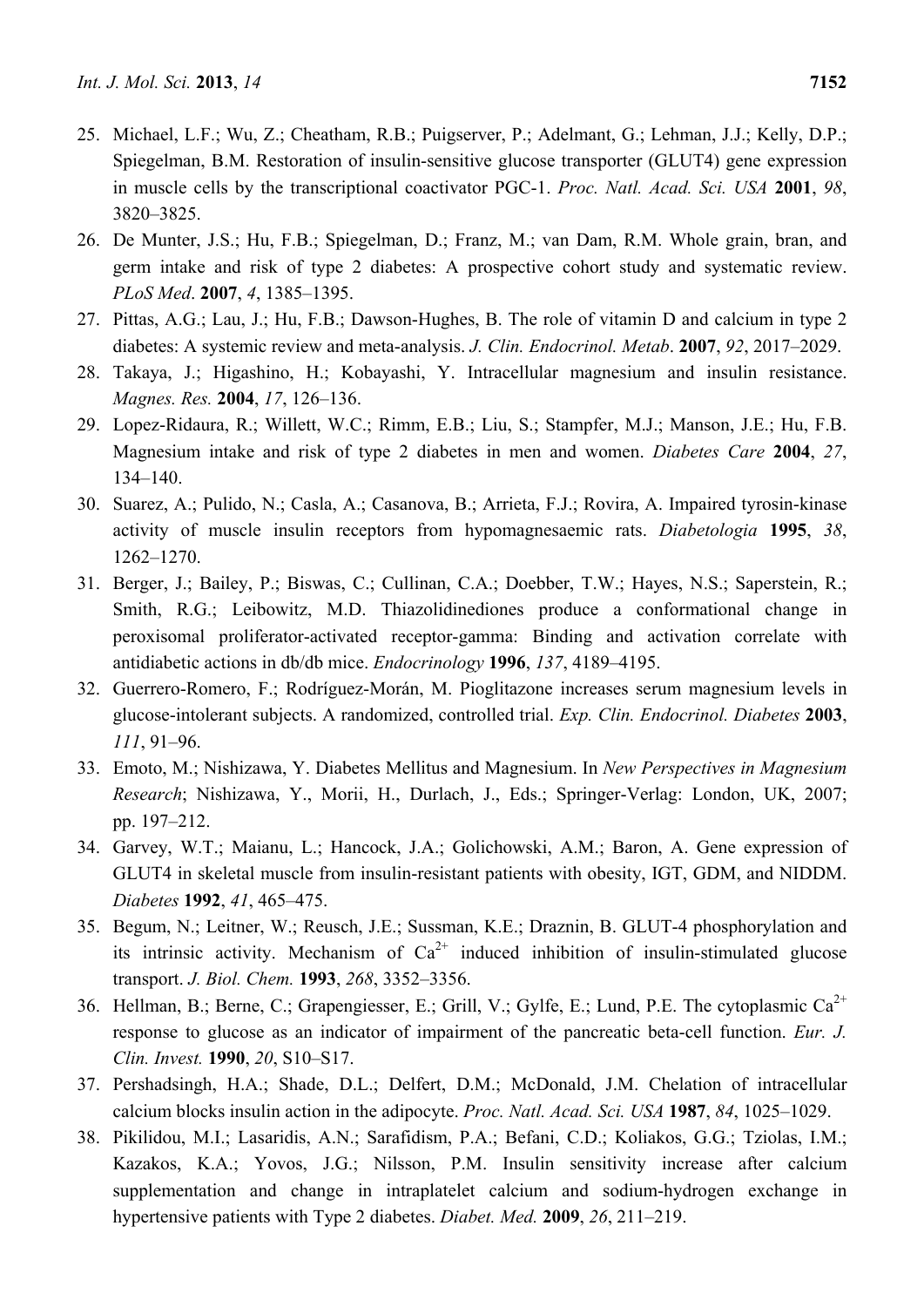- 39. Sánchez, M.; de la Sierra, A.; Coca, A.; Poch, E.; Giner, V.; Urbano-Márquez, A. Oral calcium supplementation reduces intraplatelet free calcium concentration and insulin resistance in essential hypertensive patients. *Hypertension* **1997**, *29*, 531–536.
- 40. Dudley, G.A.; Terjung, R.L. Influence of acidosis on AMP deaminase activity in contracting fast-twitch muscle. *Am. J. Physiol.* **1985**, *248*, C43–C50.
- 41. Hutber, C.A.; Hardie, D.G.; Winder, W.W. Electrical stimulation inactivates muscle acetyl-CoA carboxylase and increases AMP-activated protein kinase. *Am. J. Physiol.* **1997**, *272*, E262–E266.
- 42. Tarada, S.; Kawanaka, K.; Goto, M.; Shimokawa, T.; Tabata, I. Effect of high-intensity intermittent swimming on PGC-1α protein expression in rat skeletal muscle. *Acta Physiol. Scand.* **2005**, *184*, 59–65.
- 43. Calvo, J.A.; Daniels, T.G.; Wang, X.; Paul, A.; Lin, J.; Spiegelman, B.M.; Stevenson, S.C.; Rangwala, S.M. Muscle specific expression of PPARγ coactivator-1α improves exercise performance and increases peak oxygen uptake. *J. Appl. Physiol*. **2008**, *104*, 1304–1324.
- 44. Kawamura, T.; Yoshida, K.; Sugawara, A.; Nagasaka, M.; Mori, N.; Takeuchi, K.; Kohzuki, M. Regulation of skeletal muscle peroxisome proliferator-activated receptor gamma expression by exercise and angiotensin-converting enzyme inhibition in fructose-fed hypertensive rats. *Hypertens. Res*. **2004**, *27*, 61–70.
- 45. Russell, A.P.; Feilchenfeldt, J.; Schreiber, S.; Praz, M.; Crettenand, A.; Gobelet, C.; Meier, C.A.; Bell, D.R.; Kralli, A.; Giacobino, J.P.; *et al.* Endurance training in humans leads to fiber type specific increases in levels of peroxisome proliferator activated receptor gamma coactivator 1 and peroxisome proliferator activated receptor alpha in skeletal muscle. *Diabetes* **2003**, *52*, 2874–2881.
- 46. De Filippis, E.; Alvarez, G.; Berria, R.; Cusi, K.; Everman, S.; Meyer, C.; Mandarino, L.J. Insulin-resistant muscle is exercise resistant: Evidence for reduced response of nuclear-encoded mitochondrial genes to exercise. *Am. J. Physiol. Endocrinol. Metab*. **2008**, *294*, 607–614.
- 47. Baar, K.; Wende, A.R.; Jones, T.E.; Marison, M.; Nolte, L.A.; Chen, M.; Kelly, D.P.; Holloszy, J.O. Adaptations of skeletal muscle to exercise: Rapid increase in the transcriptional coactivator PGC-1. *FASEB J*. **2002**, *16*, 1879–1886.
- 48. Russell, A.P.; Hessenlink, M.K.; Lo, S.K.; Schrauwen, P. Regulation of metabolic transcriptional co-activators and transcription factors with acute exercise. *FASEB J*. **2005**, *19*, 986–988.
- 49. Tunstall, R.J.; Mehan, K.A.; Wadley, G.D.; Collier, G.R.; Bonen, A.; Hargreaves, M.; Cameron-Smith, D. Exercise training increases lipid metabolism gene expression in human skeletal muscle. *Am. J. Physiol. Endocrinol. Metab*. **2002**, *283*, E66–E72.
- 50. Loviscach, M.; Rehman, N.; Carter, L.; Mudaliar, S.; Mohadeen, P.; Ciaraldi, T.P.; Veerkamp, J.H.; Henry, R.R. Distribution of peroxisome proliferator-activated receptors (PPARs) in human skeletal muscle and adipose tissue: Relation to insulin action. *Diabetologia* **2000**, *43*, 304–311.
- 51. Baron, A.D.; Brechtel, G. Insulin differentially regulates systemic and skeletal muscle vascular resistance. *Am. J. Physiol*. **1993**, *265*, E61–E67.
- 52. Puigserver, P.; Spiegelman, B.M. Peroxisome proliferator-activated receptor-gamma coactivator 1alpha (PGC-1 alpha): Transcriptional coactivator and metabolic regulator. *Endocr. Rev*. **2003**, *24*, 78–90.